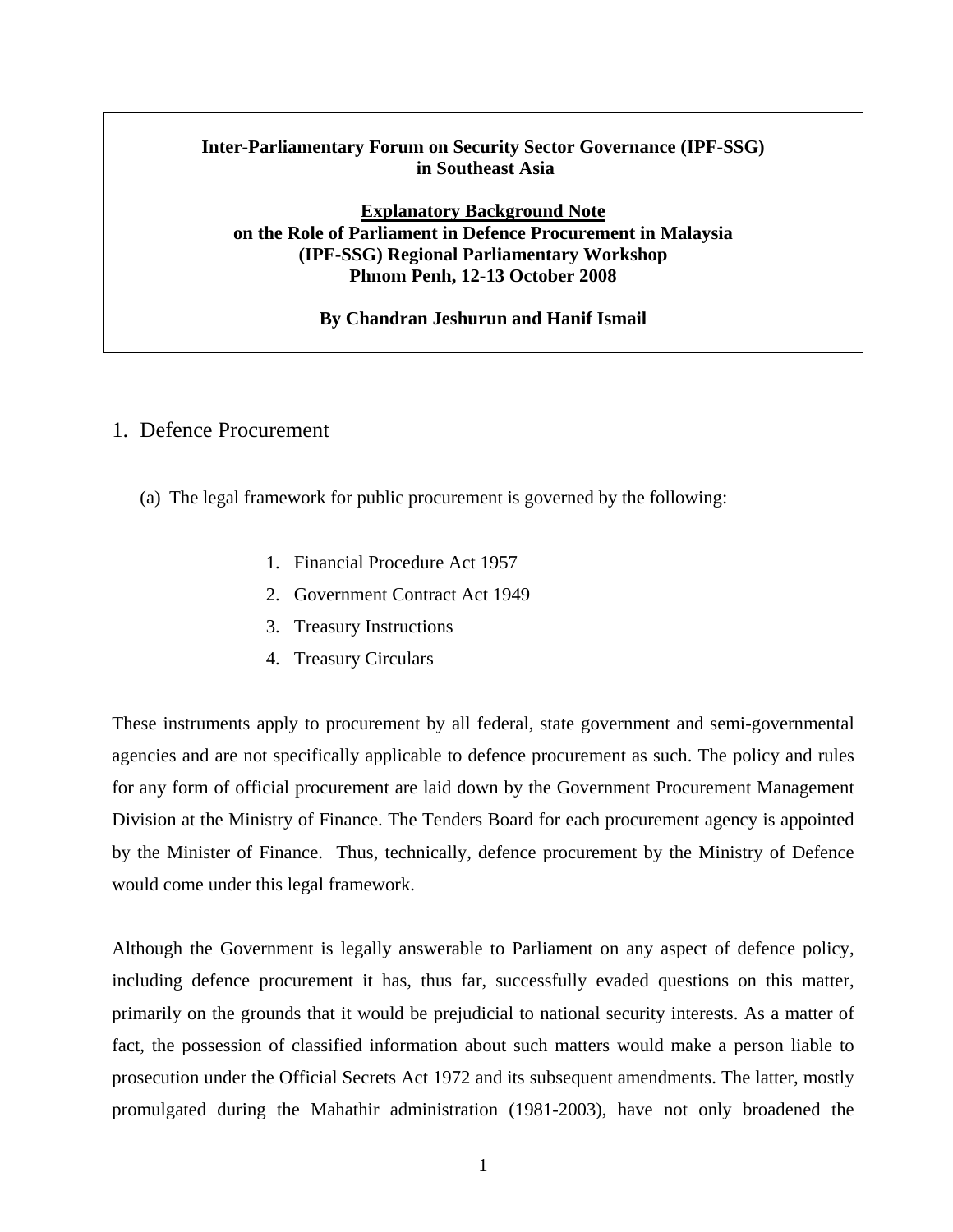interpretation of the act of possessing such information but also prescribed rather draconian mandatory penalties that the courts do not have any discretion in imposing on the accused.

- (b) The responsible agencies involved in defence procurement in Malaysia are the Ministry of Defence (Mindef) and the Ministry of Finance (MOF). Defence contracts valued at above RM 7 million (USD 2 million) must be submitted to the MOF for its final approval. As for the legal terms of such contracts, reference must be made to the Attorney-General's Department but there have been reported cases in which the terms of the final contract have ended up being in the best interests of the Armed Forces. There is a Tenders Board in Mindef that is in charge of overseeing the awarding of defence contracts worth less than RM 7 million, while the Procurement Division is responsible for looking into the technical, legal and other details of each proposed defence procurement. It is closely assisted in so doing by STRIDE or the Science and Technology Research Institute for Defence which used to be known as the Defence Science Technology Centre.
- (c) The internal controls on defence procurement mainly lie within Mindef and both armed forces and civilian personnel play a part in the Technical and Price Negotiation Committees. The external controls, on the other hand, essentially comprise the MOF and the Attorney-General's Department with the former acting as a sort of "check and balance" in decision-making regarding different bids from foreign and local suppliers. Their determining role, and especially that of the MOF, in the final selection of a particular piece of defence procurement has at times been the subject of criticism (unofficially) by senior Armed Forces professionals on the grounds that all the officials of the MOF are civilians who lack the necessary military expertise to make such decisions.
- (d) The implementation of the defence procurement process involves several stages of administrative procedures. First of all, the Budget for the Armed Forces as approved by Parliament has to be examined to determine the precise budgetary allocation for each specific item that is to be procured. This is followed by the preparation of the technical and other specifications for the item concerned; for instance, if it is for the Royal Artillery Regiment, then the specialists from that unit would be consulted in the preparation of the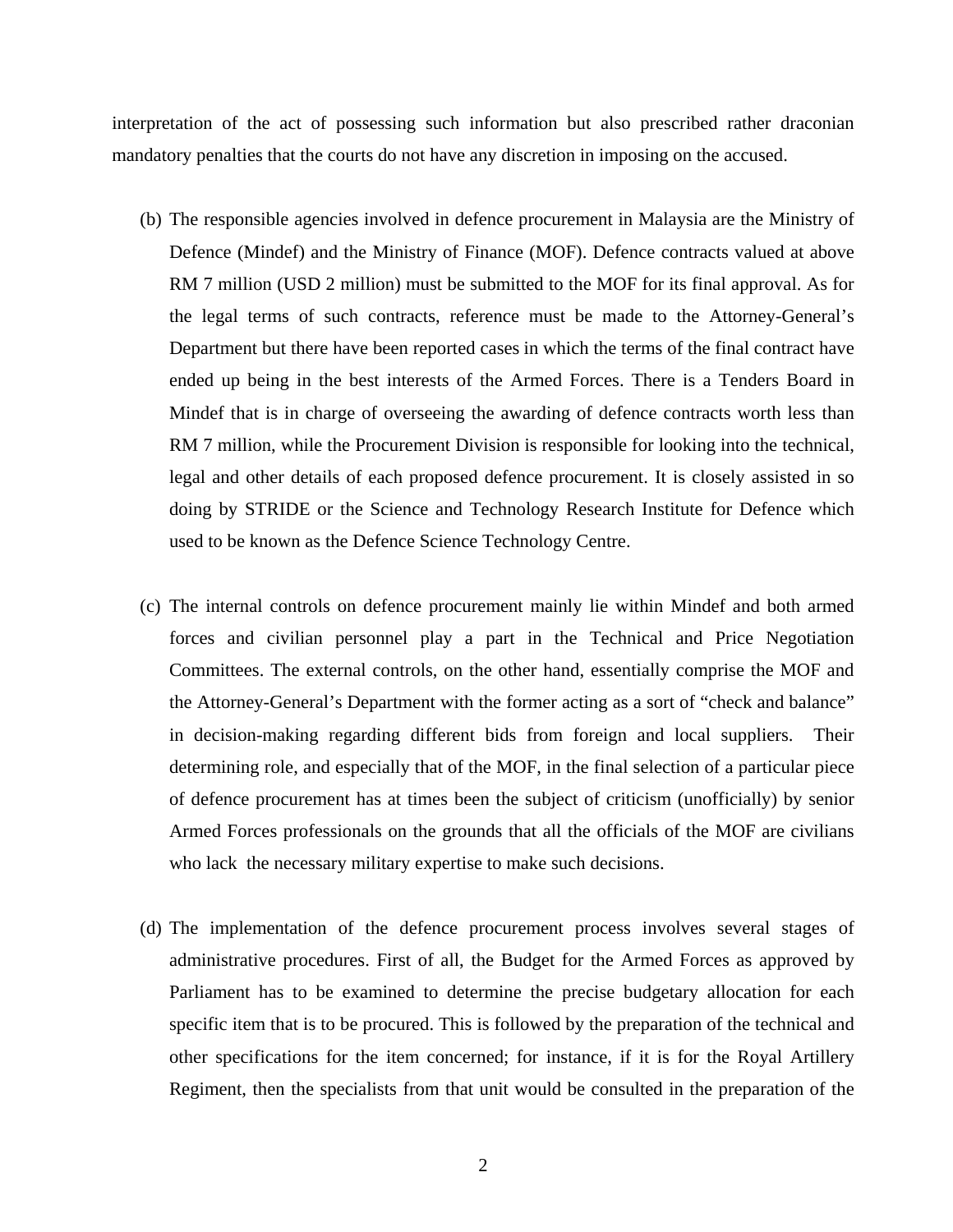specifications. The third stage involves deciding which of the four types of tenders is to be called:

- (i) Tenders that are only open to companies that have *bumiputra* (indigenous people) status;
- (ii) open tenders;
- (iii) limited tenders;
- (iv) tenders through direct negotiations with the supplier.

At the fourth stage, only the documents which concern open tenders and *bumiputra*-status companies are prepared: (i) and (ii). On the other hand, if the tenders are only for limited tendering and direct negotiations, approval from the MOF will have to be obtained before the tender documents can be prepared or procedures for direct negotiations are formulated.

Open tenders are for procurements valued at RM 200,000 (USD\$57,000) and above, while closed tenders only involve those between RM 50,000 and RM 200,000 (USD\$14,000- USD\$57,000). Procurement through direct purchases involving negotiations is only applicable for items worth less than RM 50,000. Samples of model tender documents can be found in the Treasury Instruction, Treasury Circular Letters and the Procurement Guidelines Book issued by the MOF. Notice of all tenders, whether for local procurement or from international sources, are fully advertised in the local and foreign media and also posted on the central procurement website of the Malaysian Government (http://www.eperolehan.com.my/). After the Tenders Board and the Procurement Division of Mindef have decided on a contract, a **Letter of Intent** is issued to the successful bidder and, if negotiations are deemed to be necessary, this forms the next step in the process. Following the conclusion of the negotiations or where there is no need for negotiations, a **Letter of Acceptance** is issued if the offer is accepted. The contract document is then prepared.

A Tender Opening Committee comprising senior Government officials from Mindef and MOF opens each tender and records the relevant information in a Register. The Tenders Board also has a Committee in charge of evaluating the technical aspects of a bid and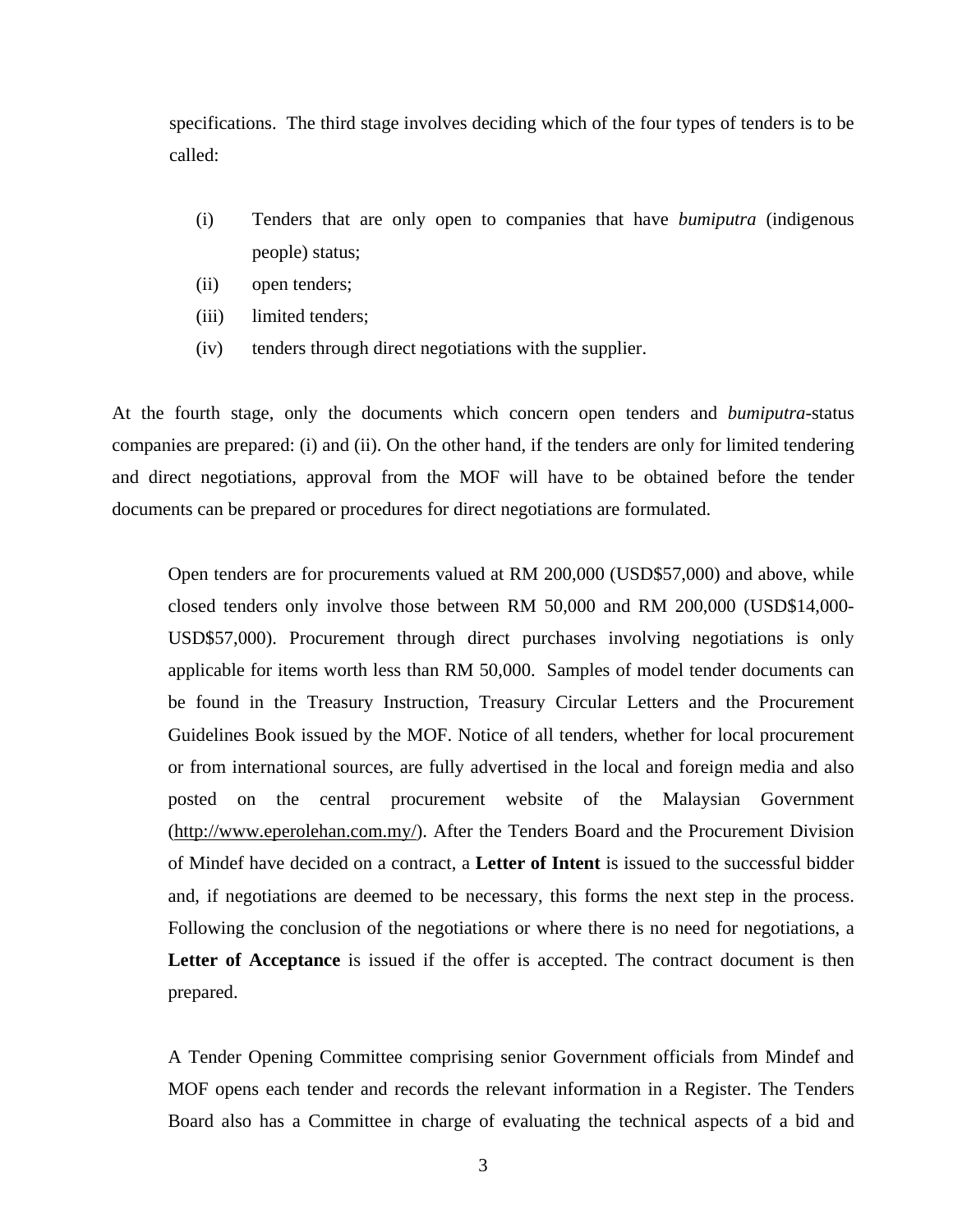another Committee to study the financial details, all of which are then rated according to a scoring system. To enhance fairness and ensure a balanced evaluation, the evaluation Committees are not given any information pertaining to the identities of the bidders. Even after the approval of a particular defence procurement contract at the Ministerial level, it must then be referred to the Cabinet should there be any disagreement among the officials concerned and, in any case, all large procurements require mandatory Cabinet endorsement.

So far, the defence procurement system as outlined above seems to have worked fairly successfully with hardly any major slip-ups, although there have been cases where a particular item was found to be less effective than anticipated due to inadequate and incomplete assessment during the trial phase of the process. Such failures or incompatibilities have been experienced in all of the three services but the army, in particular, experienced serious problems when the plans to modernise its force implemented during the 1990s. Its decision to switch to more modern armoured personnel carriers, light to medium tanks, wheeled and tracked Infantry Fighting Vehicles, field artillery pieces and various other weapon systems resulted in several major errors in the choice of the new equipment. Most of the problems have been traced to ill-advised and poorly supervised technical modifications and variations in the configuration of the platforms that were selected.

(e) Neither the general public nor the media have ever played any determining part in Malaysian defence procurement even though a number of sensational cases have been highlighted in the newspapers from time to time. When MPs have noticed these and brought them to the attention of Parliament, the Government has almost always been able to demonstrate that the information was either inaccurate or incomplete. Senior officers in the military high command have allegedly been involved in influencing arms procurement decisions according to rather unspecific Opposition criticisms. There is some evidence that certain high-ranking officers have been asked to take optional retirement possibly due to such practices, although it must be emphasized that the Government has never conceded that they were due to the pressure of the Opposition or public opinion and, therefore, the individuals concerned are considered to be innocent. There is undoubtedly a high degree of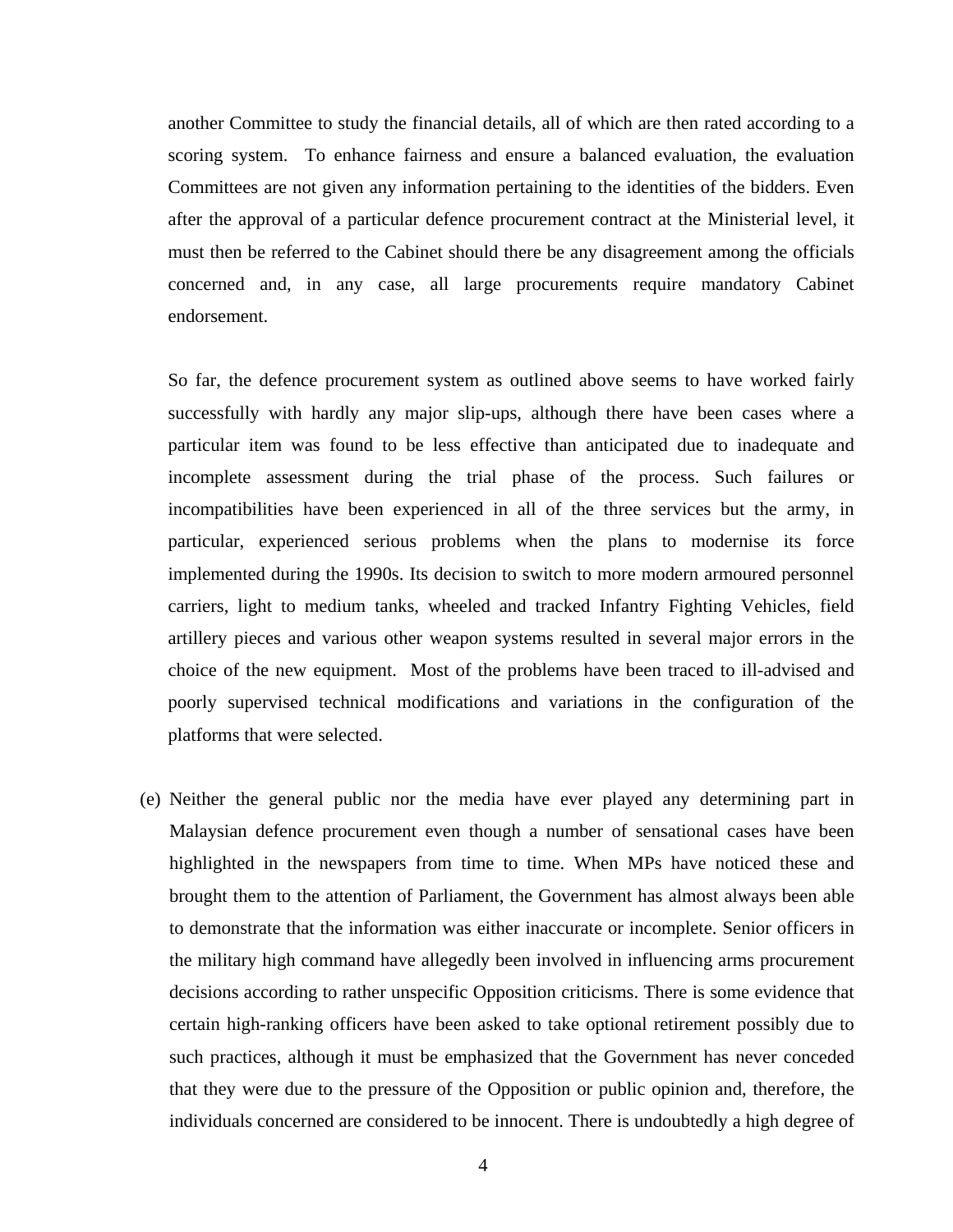transparency in Malaysian defence procurement as all tenders are advertised in both electronic media such as websites as well as in the print media. They are also frequently highlighted during local defence exhibitions such as the Langkawi International Maritime and Aerospace (LIMA) event and the Defence Services (DSA) show when they are held every two years. Defence procurement programmes are also disseminated in the niche media such as defence-centric blogs and defence magazines.

(f) There is obviously an urgent need to make available more information about defence procurement policies and decisions to Members of Parliament as well as the general public. In order to enable a better understanding of the need to procure certain big-ticket items such as submarines, Mindef could opt to release a declassified version of the Government's Defence White Paper, which would include the justification for such decisions as well as the estimated costs. One of the major challenges in defence procurement for the future lies in the cost factor and the advantages and disadvantages associated with mixing and matching equipment and technology from too many different sources. The Malaysian military has probably sourced weapons systems and platforms from a larger variety of foreign suppliers than any other ASEAN member country. As this practice of relying on multiple sources for its military hardware has inevitably brought with it a great variation in advanced technological (especially electronic) terms, it is going to be increasingly difficult to find appropriate military personnel to manage such sophisticated equipment, not to mention their operability even at the present time.

# 2. Role of Parliament

- (a) Parliament is the legislative branch of the Malaysian Constitution and, as such, it has all the legal legitimacy necessary to be involved in every branch of the Government. Indeed, the very budgetary provisions that govern defence expenditure have to be passed by Parliament each year before Mindef can proceed with its defence procurement plans.
- (b) There is no formal mechanism for the Government through the Minister of Defence and his assistants to explain its defence procurement needs in detail. The primary grounds on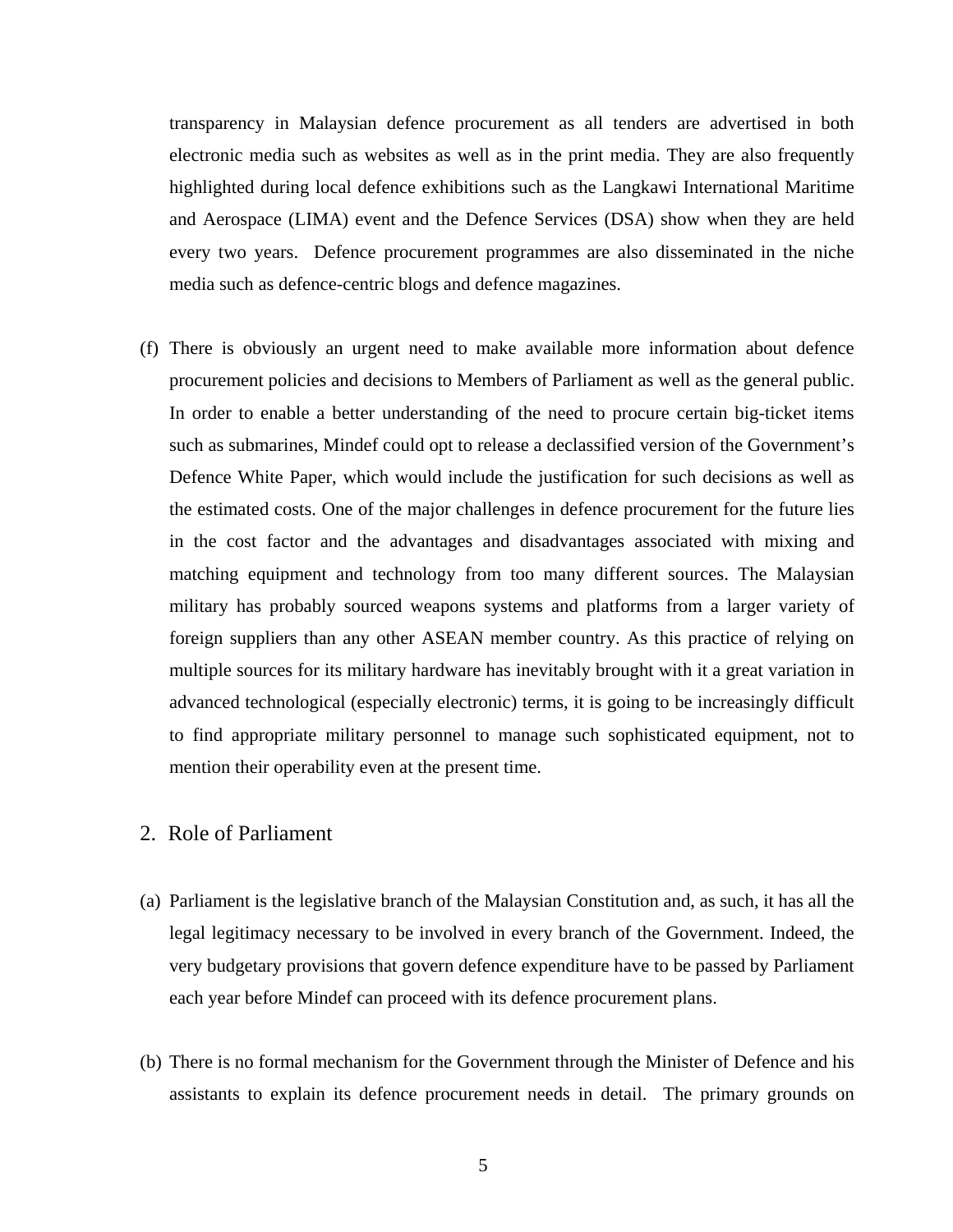which MPs raise various questions relating to the subject are the conspicuously large expenditures for purchasing the most sophisticated defence systems for the country. At the moment, there is no formal mechanism within the parliamentary system for a closer scrutiny of such expenditures, for example, by having Commissions, Select Committees or other similar Parliamentary working groups in Malaysia. This is in sharp contrast to what is in place in other ASEAN countries such as Indonesia, the Philippines and Thailand. The inevitable conclusion, therefore, is that Parliament is not directly and materially involved in the defence procurement business as it is entirely dependent on what the Government chooses to divulge during Parliamentary debates.

- (c) While it is obviously desirable to have proper Parliamentary defence procurement oversight in Malaysia, it is imperative to acknowledge, as seen in other ASEAN countries with such Parliamentary mechanisms, that MPs themselves should be well versed in the subject of military technology, weapons systems and regional strategic developments. Ideally, their working groups within Parliament should be serviced by a permanent staff of dedicated specialists who can also draw upon other expertise both within and outside the country. The existing Parliament Resource Centre in Parliament House is wholly inadequate for this role.
- (d) It is entirely the prerogative of Parliament to build its own capacity in terms of expertise, time and funds to deal with defence procurement policies and their implications for the broader economic priorities of the nation as well as the strategic and military situation in the region. The existing Government in Malaysia has, so far, shown no inclination to encourage such a Parliamentary capacity for obvious reasons as it would both limit its own freedom in terms of decision-making as well as expose national security priorities to interested external parties.
- (e) Clearly, the major constraint in enhancing the role of Parliament in defence procurement policies in Malaysia as well as in the rest of ASEAN is the undeniable fact that subjects such as foreign and defence policies have very limited political capital for any aspiring MP. Both of these matters mean very little in a political milieu where local and national politics are all about bread-and-butter issues that concern the ordinary citizen's immediate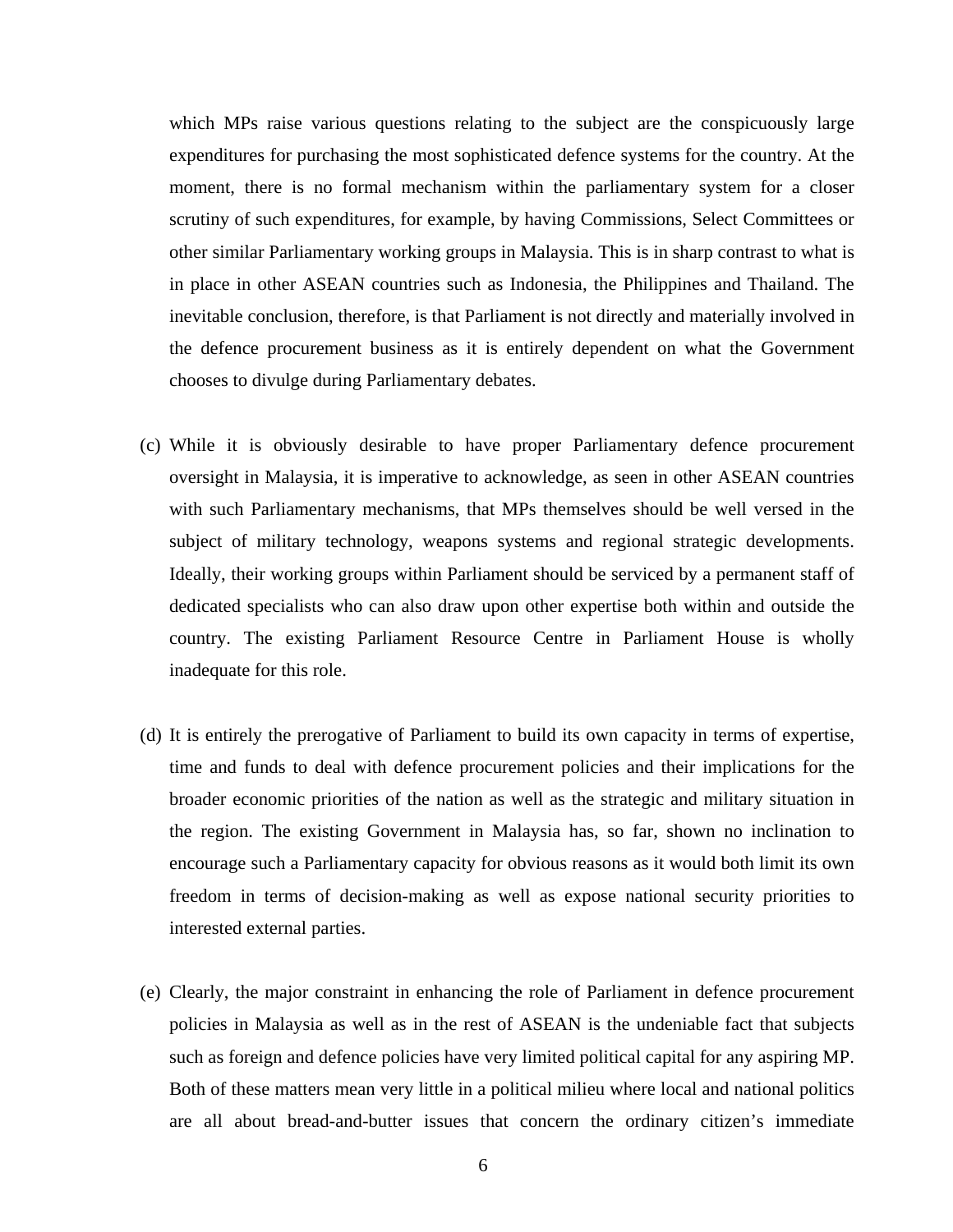economic and social needs. One look at the election manifesto of any political party in Malaysia will bear ample testimony to this reality. The only time that the subject was thoroughly exploited (understandably so) and resulted in a thumping electoral victory for the ruling Government Party way back in 1964 was when Indonesian confrontation was being experienced first-hand by the people. The media can help to some extent by highlighting the subject to increase popular awareness but, invariably, it is only feasible when the country is faced with an immediate military problem such as Malaysia's dispute with Singapore over the rock formation of Pedra Branca or the Thai-Cambodian differences over the Hindu temple of Phra Vihear. Unfortunately, such fleeting news reports have, more often than not, only served to heighten nationalist emotions among the local population without much understanding of the problem at hand.

#### 3. Conclusions/general assessment

It is undeniable that the investment of vast sums of public funds in defence procurement exercises ought to be monitored and constantly checked by Parliament in a functioning democracy. However, this is a function in which Parliament itself should rightfully take the initiative by holding the Government responsible for greater accountability and, where it does not threaten one's national security interests, transparency. There are sufficient examples of how such a process can be implemented and managed as seen in Indonesia, the Philippines and Thailand. Malaysia, being modelled on the Westminster practice, could opt for a Parliamentary Select Committee on Defence, which could meaningfully discuss such matters as defence procurement.

Not enough attention has been paid to the role of retired senior military personnel in the defence industry and, more particularly, in defence procurement contracts costing huge sums of money. Some of the personnel hold corporate appointments in local conglomerates that have been awarded lucrative support and coordination services such as the one involving the commissioning of the two *Scorpene* submarines. While there may be nothing that can be considered to be improper in these deals, the Government should be more open about the vested interests of politically-connected individuals as has been the case with Perimekar SB which was initiated by a prominent businessman who has well-known links with the several leading Government-linked corporate conglomerates. The contract for